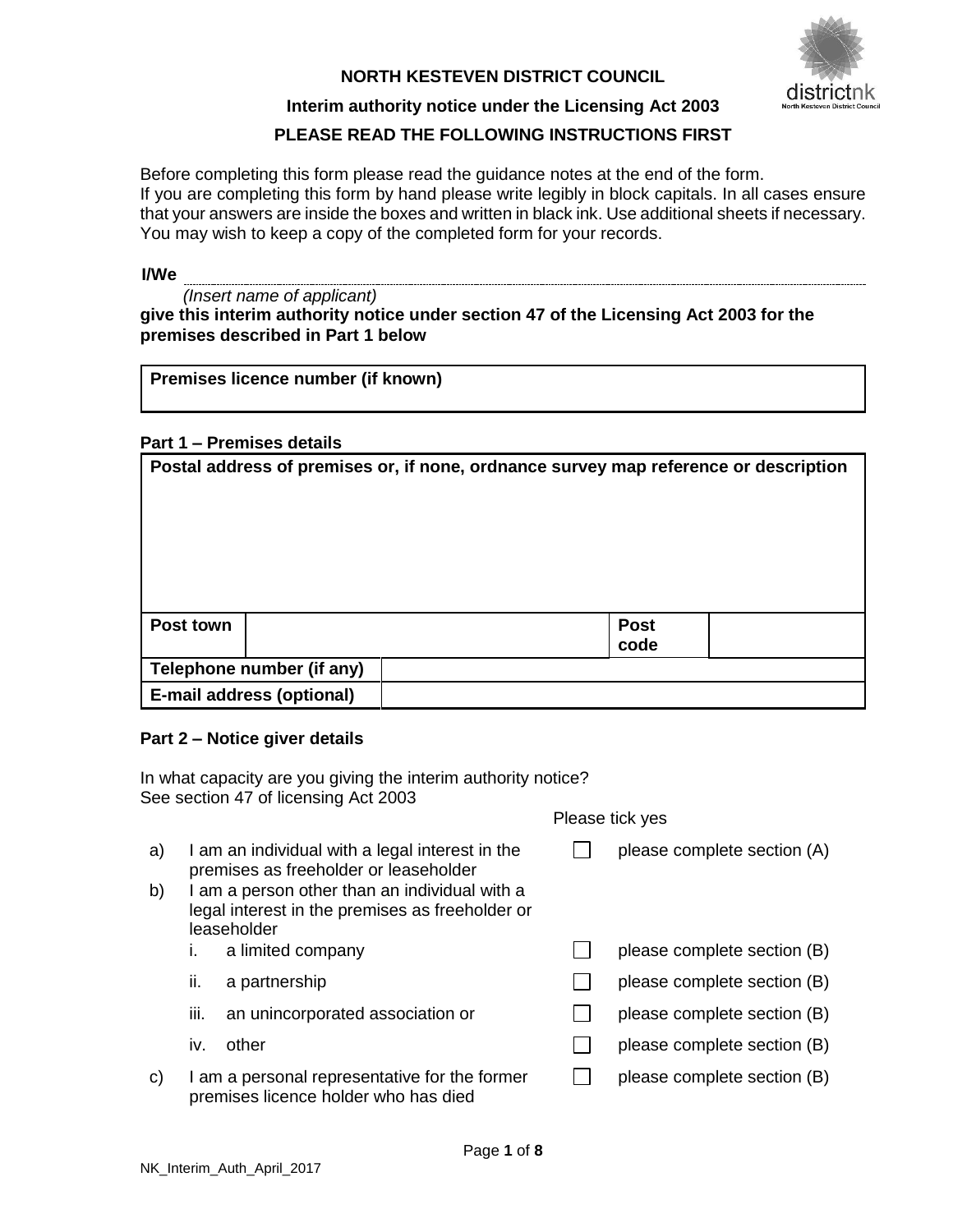- d) I have power of attorney which is registered for the former premises licence holder who has become mentally incapable
- e) I am the insolvency practitioner for the former premises licence holder who is insolvent
- f) I am applying as the former premises licence holder is no longer entitled to work in the UK.

### **Date of lapsing of licence**

On what date (as applicable)

- did the former premises licence holder die?
- was the power of attorney registered under section 6 of the Enduring Powers of Attorney Act 1985?
- did the former holder become insolvent?
- did the former holder's immigration status expire?

# **(A) DETAILS OF INDIVIDUAL NOTICE GIVERS** (fill in as applicable)

| Mr                                                                             | Mrs | <b>Miss</b> |  | Ms                   | Other Title (for<br>example, Rev) |     |                        |
|--------------------------------------------------------------------------------|-----|-------------|--|----------------------|-----------------------------------|-----|------------------------|
| <b>Surname</b>                                                                 |     |             |  | <b>First names</b>   |                                   |     |                        |
| Date of birth<br>over                                                          |     |             |  | I am 18 years old or |                                   | are | Please tick yes if you |
| <b>Nationality</b>                                                             |     |             |  |                      |                                   |     |                        |
| <b>Current residential</b><br>address if different<br>from premises<br>address |     |             |  |                      |                                   |     |                        |
| <b>Post</b><br>Town                                                            |     |             |  |                      | <b>Postcode</b>                   |     |                        |
| Daytime contact telephone number                                               |     |             |  |                      |                                   |     |                        |
| <b>E-mail address</b><br>(optional)                                            |     |             |  |                      |                                   |     |                        |

|  |  | Day Month Year |  |  |
|--|--|----------------|--|--|
|  |  |                |  |  |
|  |  |                |  |  |
|  |  |                |  |  |
|  |  |                |  |  |
|  |  |                |  |  |
|  |  |                |  |  |
|  |  |                |  |  |

 $\Box$ please complete section (B)

 $\Box$ please complete section (B)

 $\Box$ please complete section (B)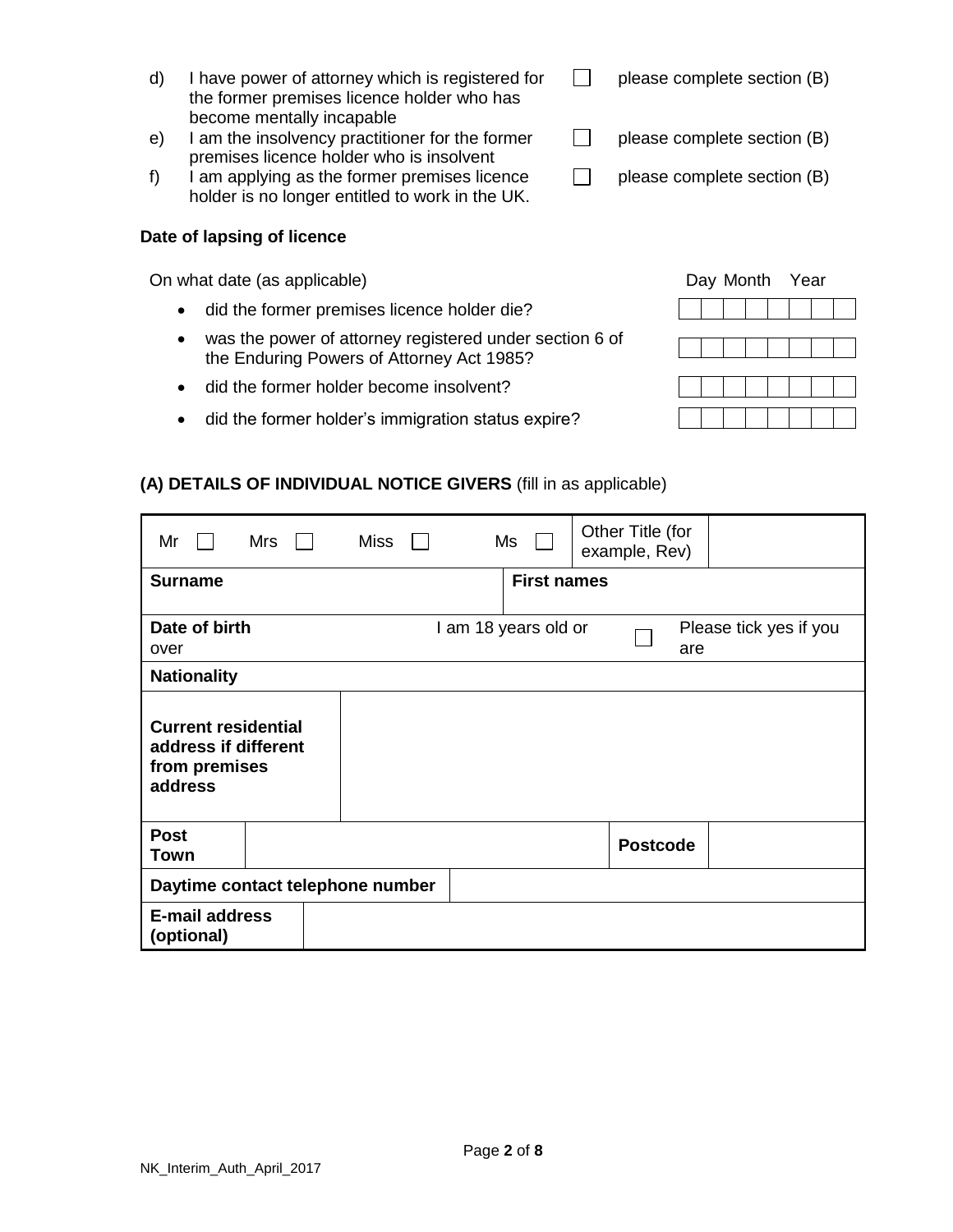# **DETAILS OF SECOND INDIVIDUAL NOTICE GIVER (IF APPLICABLE)**

| Mr                                                                             | Mrs |  | Miss |  | Ms                   | Other Title (for<br>example, Rev) |                        |
|--------------------------------------------------------------------------------|-----|--|------|--|----------------------|-----------------------------------|------------------------|
| <b>Surname</b>                                                                 |     |  |      |  | <b>First names</b>   |                                   |                        |
|                                                                                |     |  |      |  |                      |                                   |                        |
| Date of birth<br>over                                                          |     |  |      |  | I am 18 years old or | are                               | Please tick yes if you |
| <b>Nationality</b>                                                             |     |  |      |  |                      |                                   |                        |
| <b>Current residential</b><br>address if different<br>from premises<br>address |     |  |      |  |                      |                                   |                        |
| <b>Post</b><br><b>Town</b>                                                     |     |  |      |  |                      | <b>Postcode</b>                   |                        |
| Daytime contact telephone number                                               |     |  |      |  |                      |                                   |                        |
| <b>E-mail address</b><br>(optional)                                            |     |  |      |  |                      |                                   |                        |

## **(B) NON-INDIVIDUAL NOTICE GIVER**

**Please provide name and registered address of applicant in full. Where appropriate please give any registered number. In the case of a partnership or other joint venture (other than a body corporate), please give the name and address of each party concerned**

| Name                                                                                          |
|-----------------------------------------------------------------------------------------------|
| <b>Address</b>                                                                                |
|                                                                                               |
|                                                                                               |
| Registered number (where applicable)                                                          |
| Description of applicant (for example, partnership, company, unincorporated association etc.) |
| Telephone number (if any)                                                                     |
| E-mail address (optional)                                                                     |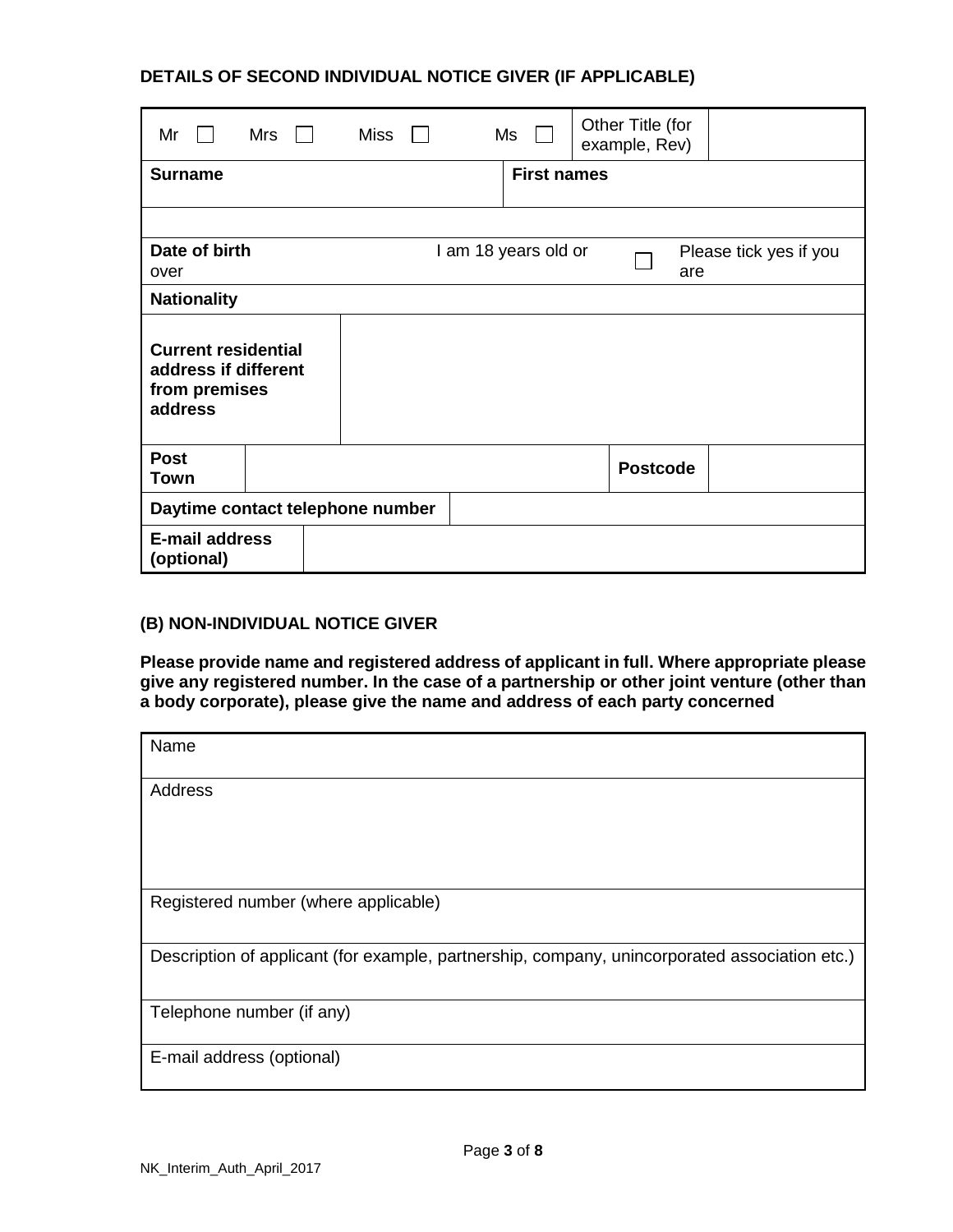| AN I J |                                                                                                                            | Yes (please tick)      |  |
|--------|----------------------------------------------------------------------------------------------------------------------------|------------------------|--|
|        | Has an interim authority notice previously been given relating to<br>this premises and the former premises licence holder? |                        |  |
|        | If not when do you want the variation to take effect from                                                                  | Day Month<br>Year      |  |
|        | Has there been an application to transfer the premises licence<br>under section 50 of the Licensing Act 2003?              |                        |  |
|        |                                                                                                                            | <b>Please tick yes</b> |  |
|        | I have made or enclosed payment of the fee                                                                                 |                        |  |
|        | I have sent a copy of this form to the chief officer of police for the area in which the<br>premises is situated           |                        |  |
| 0      | I have sent a copy of this form to Home Office Immigration Enforcement                                                     |                        |  |
|        | I have notified the designated premises supervisor (if different from the premises<br>licence holder), if any              |                        |  |
|        | I confirm that I am entitled to work in the United Kingdom (please see guidance<br>note 2)                                 |                        |  |
|        | I understand that if I do not comply with the above requirements my application will<br>be rejected                        |                        |  |

**THIS NOTICE WILL LAPSE AT THE END OF THE 28 PERIOD AFTER THE LAPSING OF THE PREMISES LICENCE UNLESS A COPY OF THE NOTICE HAS BEEN GIVEN TO THE CHIEF OFFICER OF POLICE FOR THE POLICE AREA OR EACH POLICE AREA IN WHICH THE PREMISES IS SITUATED; AND A COPY HAS BEEN SENT TO HOME OFFICE IMMIGRATION ENFORCMENT.**

**IT IS AN OFFENCE, UNDER SECTION 158 OF THE LICENSING ACT 2003, TO MAKE A FALSE STATEMENT IN OR IN CONNECTION WITH THIS APPLICATION. THOSE WHO MAKE A FALSE STATEMENT MAY BE LIABLE ON SUMMARY CONVICTION TO A FINE OF ANY AMOUNT.** 

**IT IS AN OFFENCE UNDER SECTION 24B OF THE IMMIGRATION ACT 1971 FOR A PERSON TO WORK WHEN THEY KNOW, OR HAVE REASONABLE CAUSE TO BELIEVE, THAT THEY ARE DISQUALIFIED FROM DOING SO BY REASON OF THEIR IMMIGRATION STATUS. THOSE WHO EMPLOY AN ADULT WITHOUT LEAVE OR WHO IS SUBJECT TO CONDITIONS AS TO EMPLOYMENT WILL BE LIABLE TO A CIVIL PENALTY UNDER SECTION 15 OF THE IMMIGRATION, ASYLUM AND NATIONALITY ACT 2006 AND, PURSUANT TO SECTION 21 OF THE SAME ACT, WILL BE COMMITTING AN OFFENCE WHERE THEY DO SO IN THE KNOWLEDGE, OR WITH REASONABLE CAUSE TO BELIEVE, THAT THE EMPLOYEE IS DISQUALIFIED.**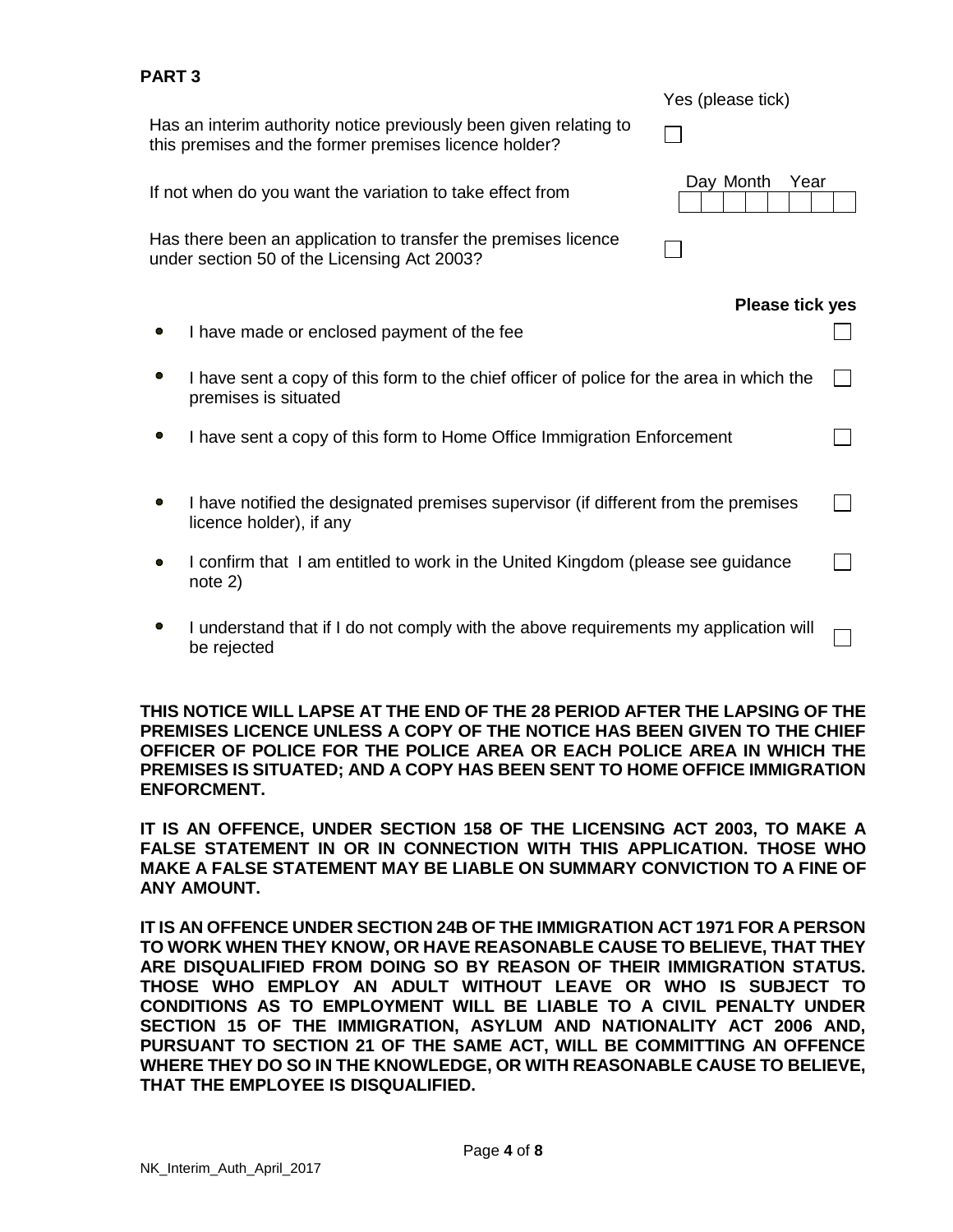**Part 4 – Signatures** (please read guidance note1)

**Signature of notice giver or notice giver's solicitor or other duly authorised agent** (please read guidance note 3)**. If signing on behalf of the notice giver please state in what capacity.** 

| Signature |  |
|-----------|--|
| Date      |  |
| Capacity  |  |

**For joint notices signature of 2nd notice giver or 2nd notice giver's solicitor or other authorised agent** (please read guidance note 4)**. If signing on behalf of the applicant please state in what capacity.**

| Signature |  |
|-----------|--|
| Date      |  |
| Capacity  |  |

|                              | Contact name (where not previously given) and address for correspondence<br>associated with this notice (please read guidance note 5) |                                                                                        |  |  |  |  |  |  |
|------------------------------|---------------------------------------------------------------------------------------------------------------------------------------|----------------------------------------------------------------------------------------|--|--|--|--|--|--|
| <b>Post town</b>             |                                                                                                                                       | Post code                                                                              |  |  |  |  |  |  |
| Telephone number (if<br>any) |                                                                                                                                       |                                                                                        |  |  |  |  |  |  |
|                              |                                                                                                                                       | If you would prefer us to correspond with you by e-mail your e-mail address (optional) |  |  |  |  |  |  |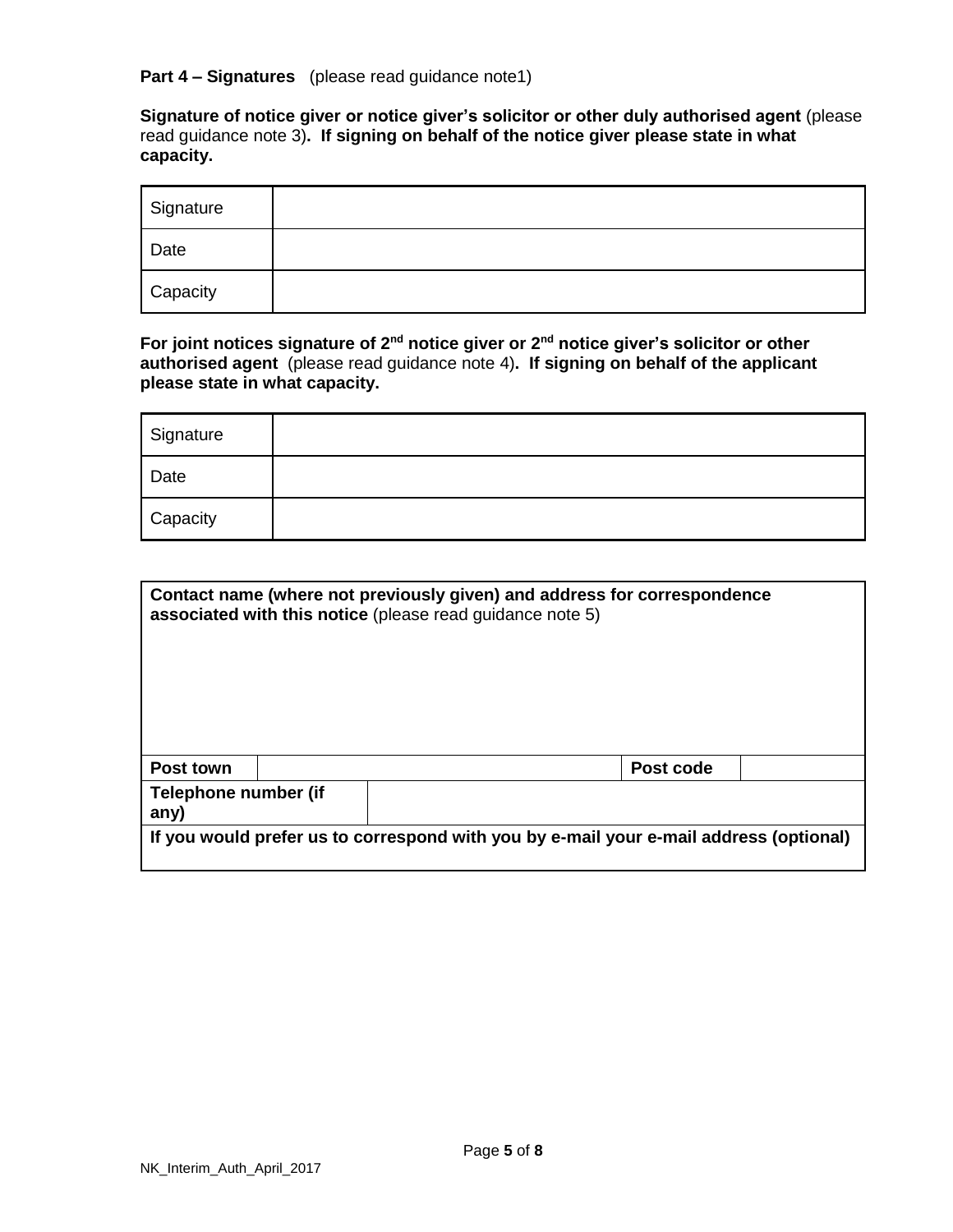### **Notes for Guidance**

1. The notice must be signed.

### 2. **Right to work/immigration status for individual applicants and applications from partnerships which are not limited liability partnerships:**

A licence may not be held by an individual or an individual in a partnership which is not a limited liability partnership who:

- does not have the right to live and work in the UK; or
- is subject to a condition preventing him or her from doing work relating to the carrying on of a licensable activity.

Any premises licence issued on or after 6 April 2017 will lapse if the holder ceases to be entitled to work in the UK.

Applicants must demonstrate that they have the right to work in the UK and are not subject to a condition preventing them from doing work relating to the carrying on of a licensing activity. They do this by providing, with this application, copies or scanned copies of the following documents (which do not need to be certified).

### **Documents which demonstrate entitlement to work in the UK**

- An expired or current passport showing the holder, or a person named in the passport as the child of the holder, is a British citizen or a citizen of the UK and Colonies having the right of abode in the UK [please see note below about which sections of the passport apply].
- An expired or current passport or national identity card showing the holder, or a person named in the passport as the child of the holder, is a national of a European Economic Area country or Switzerland.
- A Registration Certificate or document certifying permanent residence issued by the Home Office to a national of a European Economic Area country or Switzerland.
- A Permanent Residence Card issued by the Home Office to the family member of a national of a European Economic Area country or Switzerland.
- A current Biometric Immigration Document (Biometric Residence Permit) issued by the Home Office to the holder indicating that the person named is allowed to stay indefinitely in the UK, or has no time limit on their stay in the UK.
- A current passport endorsed to show that the holder is exempt from immigration control, is allowed to stay indefinitely in the UK, has the right of abode in the UK, or has no time limit on their stay in the UK.
- A current Immigration Status Document issued by the Home Office to the holder with an endorsement indicating that the named person is allowed to stay indefinitely in the UK or has no time limit on their stay in the UK, when produced in combination with an official document giving the person's permanent National Insurance number and their name issued by a Government agency or a previous employer.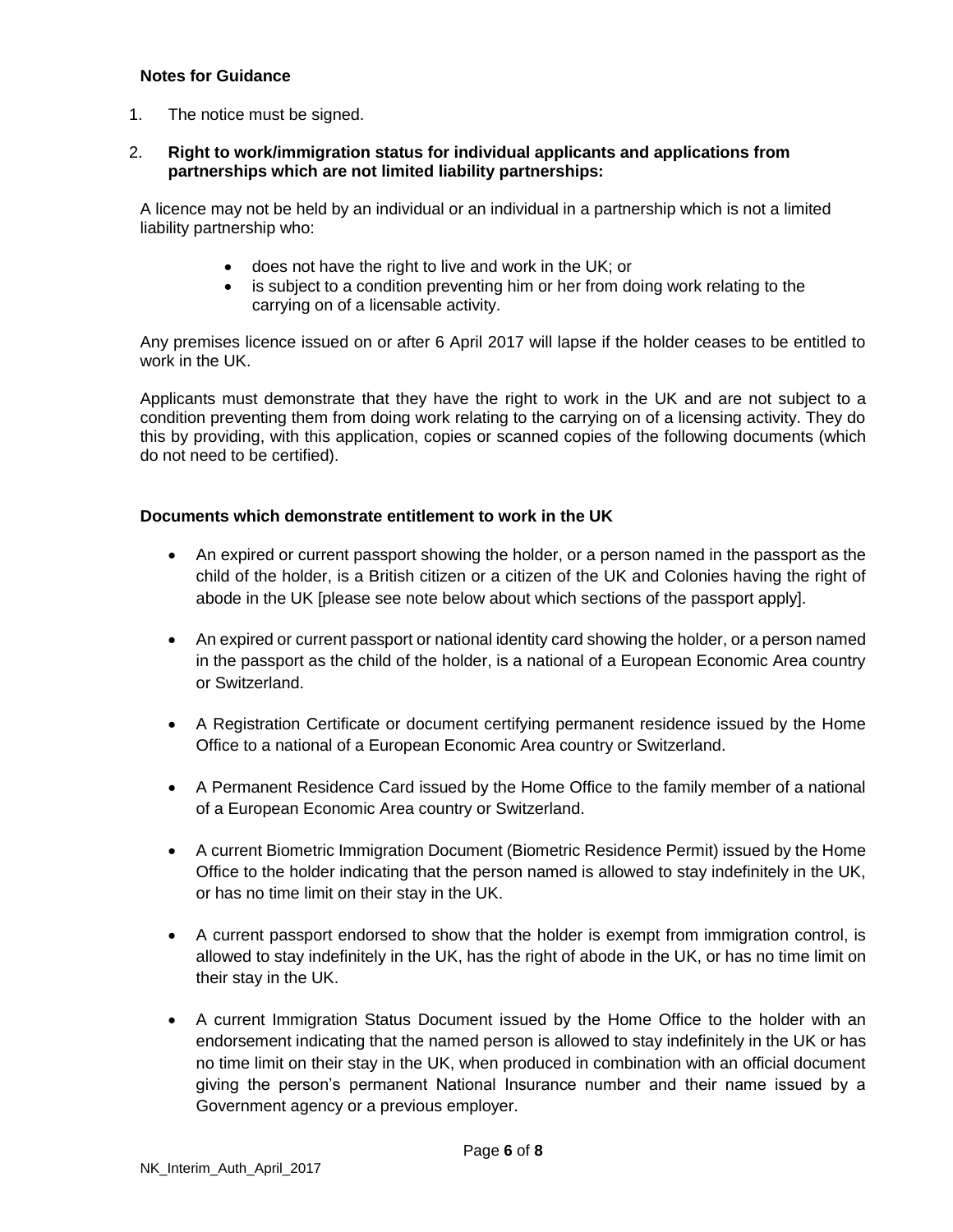- A full birth or adoption certificate issued in the UK which includes the name(s) of at least one of the holder's parents or adoptive parents, together with an official document giving the person's permanent National Insurance number and their name issued by a Government agency or a previous employer.
- A birth or adoption certificate issued in the Channel Islands, the Isle of Man or Ireland when produced in combination with an official document giving the person's permanent National Insurance number and their name issued by a Government agency or a previous employer.
- A certificate of registration or naturalisation as a British citizen, when produced in combination with an official document giving the person's permanent National Insurance number and their name issued by a Government agency or a previous employer.
- A current passport endorsed to show that the holder is allowed to stay in the UK and is currently allowed to work and is not subject to a condition preventing the holder from doing work relating to the carrying on of a licensable activity.
- A current Biometric Immigration Document (Biometric Residence Permit) issued by the Home Office to the holder which indicates that the named person can currently stay in the UK and is allowed to do the work in question.
- A current Residence Card issued by the Home Office to a person who is not a national of an EEA state or Switzerland but who is a family member of such a national or who has derivative rights or residence.
- A current Immigration Status Document containing a photograph issued by the Home Office to the holder with an endorsement indicating that the named person may stay in the UK, and is allowed to work and is not subject to a condition preventing the holder from doing work relating to the carrying on of a licensable activity when produced in combination with an official document giving the person's permanent National Insurance number and their name issued by a Government agency or a previous employer.
- A Certificate of Application, less than 6 months old, issued by the Home Office under regulation 17(3) or 18A (2) of the Immigration (European Economic Area) Regulations 2006, to a person who is not a national of an EEA state or Switzerland but who is a family member of such a national or who has derivative rights of residence.
- Reasonable evidence that the person has an outstanding application to vary their permission to be in the UK with the Home Office such as the Home Office acknowledgement letter or proof of postage evidence, or evidence that the person has an appeal or administrative review pending on an immigration decision, such as an appeal or administrative review reference number.
- Reasonable evidence that a person who is not a national of an EEA state or Switzerland but who is a family member of such a national or who has derivative rights of residence in exercising treaty rights in the UK including:-
	- evidence of the applicant's own identity  $-$  such as a passport,